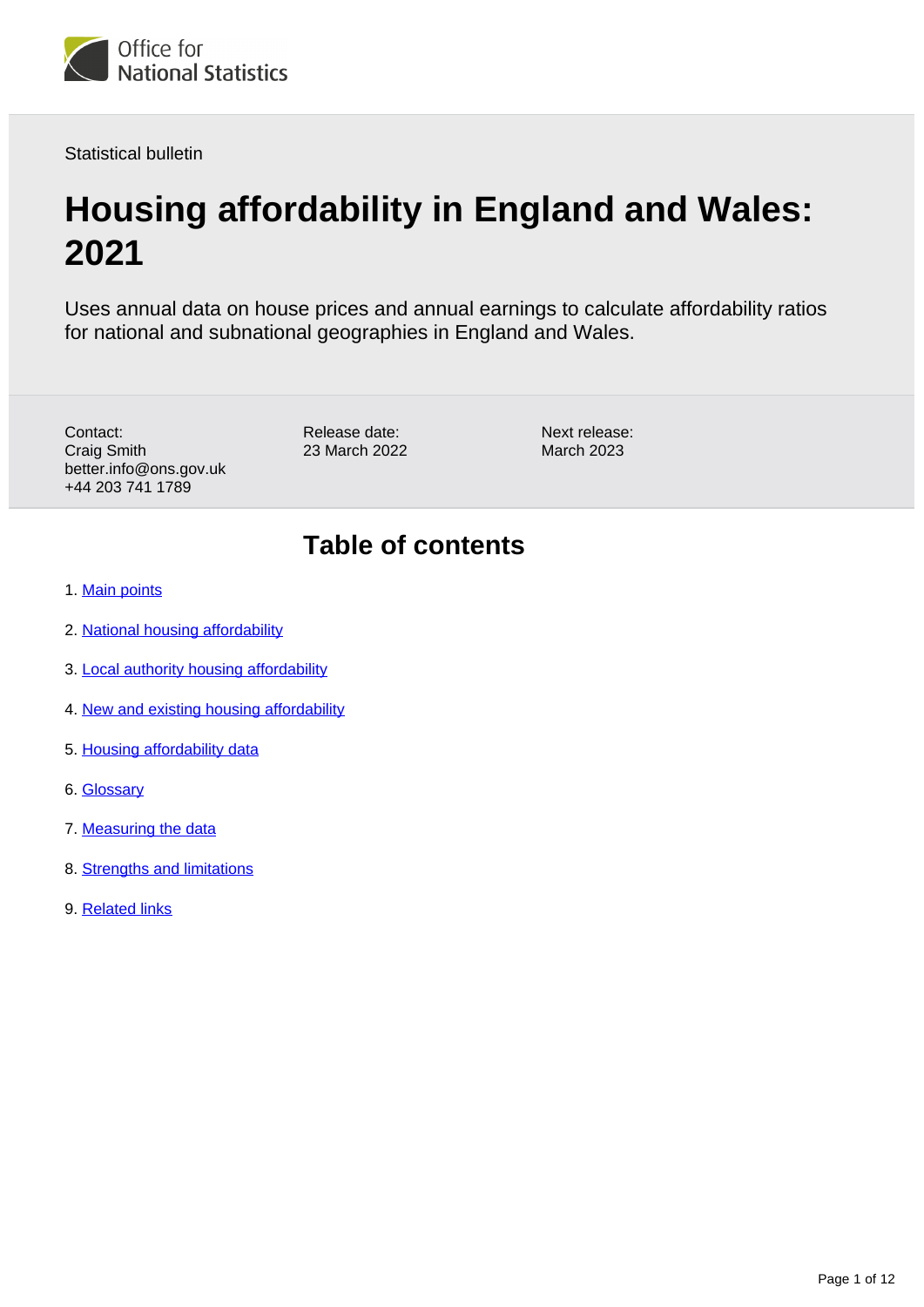## <span id="page-1-0"></span>**1 . Main points**

- In England in 2021, full-time employees could typically expect to spend around 9.1 times their workplacebased annual earnings on purchasing a home; this is an increase since 2020, when it was 7.9 times their workplace-based annual earnings.
- In Wales in 2021, full-time employees could typically expect spend around 6.4 times their workplace-based annual earnings on purchasing a home; this is an increase since 2020, when it was 5.8 times their workplace-based annual earnings.
- At a local level, house prices grew faster than earnings in 91% of local authority districts, leading to a reduction in housing affordability in these areas.
- Copeland in the North West remained the most affordable local authority in England and Wales in 2021; average house prices were 2.7 times the average workplace-based annual earnings.
- Kensington and Chelsea remained the least affordable local authority in 2021, with average house prices being 36.5 times the average workplace-based annual earnings.
- In 2021, new dwellings remained less affordable than existing dwellings in both England and Wales.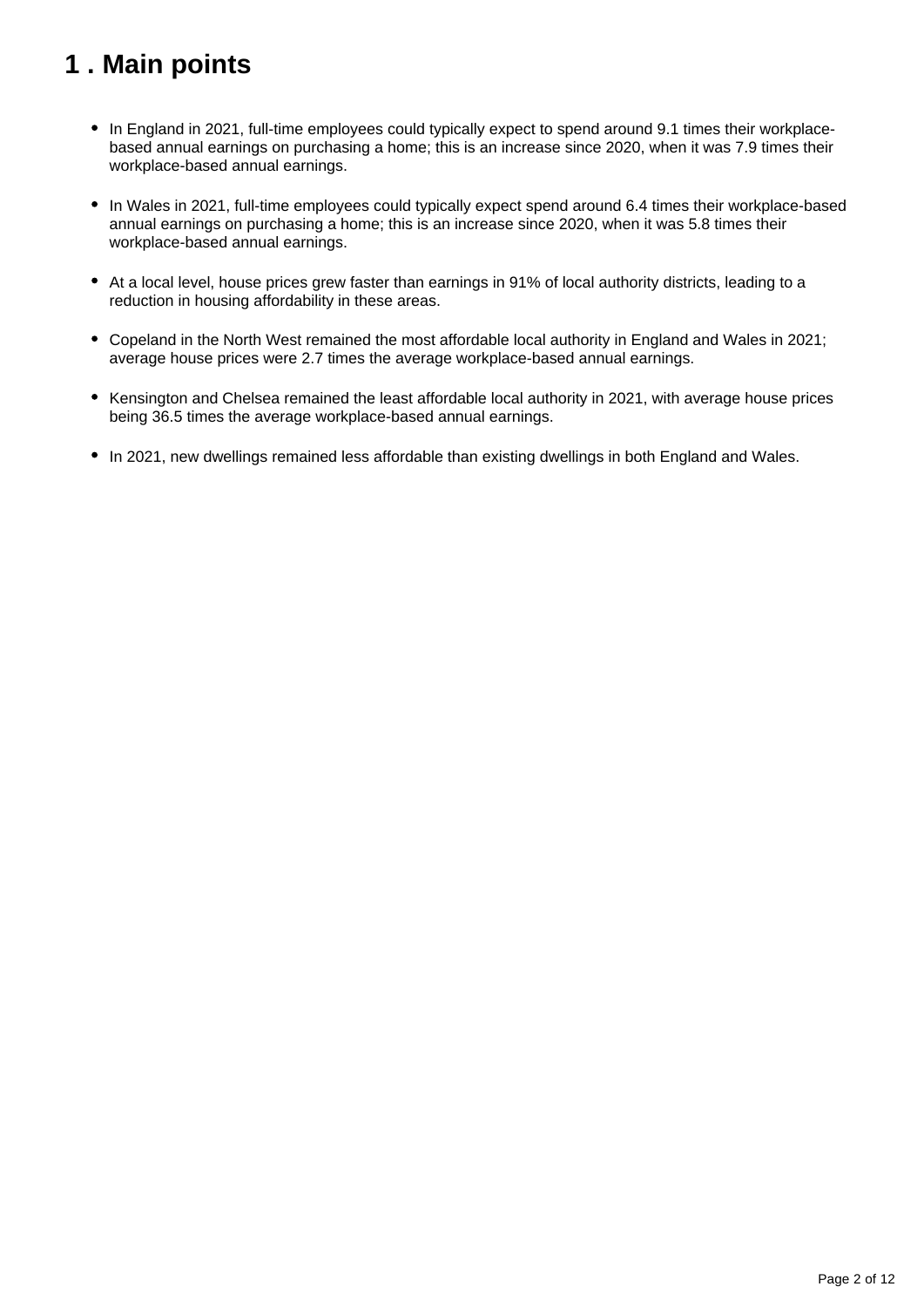## <span id="page-2-0"></span>**2 . National housing affordability**

In 2021, we estimate that full-time employees could typically expect to spend around 9.1 times their workplacebased annual earnings on purchasing a home in England. This is a [statistically significant](https://www.ons.gov.uk/methodology/methodologytopicsandstatisticalconcepts/uncertaintyandhowwemeasureit#:~:text=Statistical%20significance,-We%20can%20use&text=A%20result%20is%20said%20to,variable%20nature%20of%20the%20samples.) increase compared with 2020, when it was 7.9 times their workplace-based annual earnings.

In Wales, a full-time employee could typically expect to spend around 6.4 times their workplace-based annual earnings on purchasing a home. This is a statistically significant increase compared with 2020, when it was 5.8 times their workplace-based annual earnings.

This bulletin brings together data on house prices and annual earnings to calculate [affordability ratios](https://www.ons.gov.uk/peoplepopulationandcommunity/housing/bulletins/housingaffordabilityinenglandandwales/2021#glossary) for national and subnational geographies in England and Wales, on an annual basis.

#### **Figure 1: In 2021, house prices increased substantially while earnings showed little change compared with 2020 in England and Wales**

**Annual change in house prices, earnings and affordability ratio, England and Wales, 2020 to 2021**

Figure 1: In 2021, house prices increased substantially while earnings showed little change compared with 2020 in England and Wales





**Source: Office for National Statistics – House price statistics for small areas bulletin, using the Annual Survey of Hours and Earnings**

#### **Notes:**

- 1. House prices refer to the median price paid for residential property.
- 2. Earnings refer to the median workplace-based gross annual earnings for full-time workers.

In England, average house prices increased by 14% in 2021, while average earnings fell by nearly 1%. This led to housing becoming less affordable. In Wales, average house prices increased by 11%, and although earnings increased slightly by 0.5%, overall housing became less affordable. The changes in affordability for both England and Wales were statistically significant when compared with the previous year.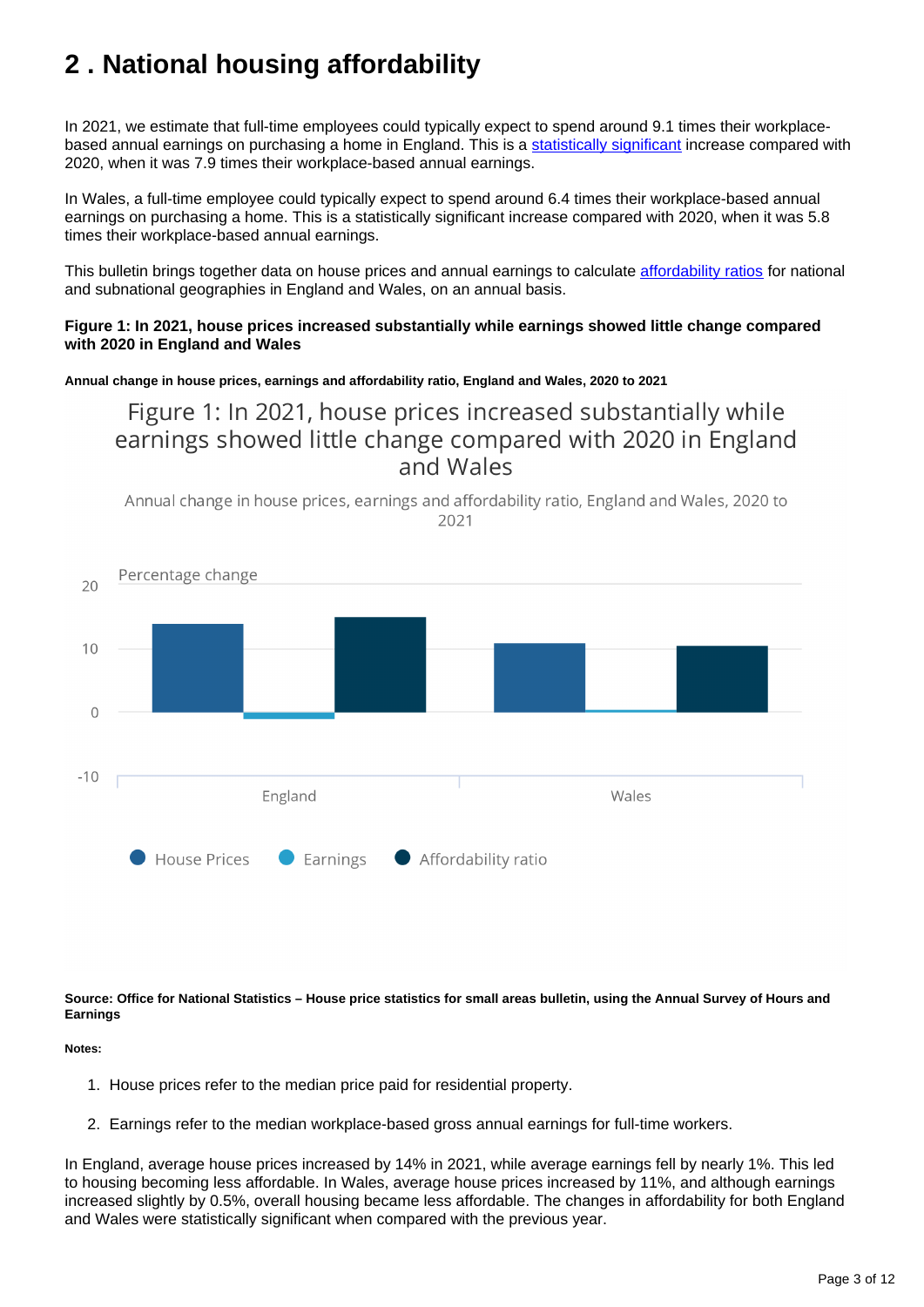The earnings estimates in this analysis include furloughed employees and are based on actual payments made to the employee from company payrolls and the hours on which this pay was calculated. In the case of furloughed employees, these are their usual hours. Further information is available in our [Employee earnings in the UK:2021](https://www.ons.gov.uk/employmentandlabourmarket/peopleinwork/earningsandworkinghours/bulletins/annualsurveyofhoursandearnings/2021)  [bulletin.](https://www.ons.gov.uk/employmentandlabourmarket/peopleinwork/earningsandworkinghours/bulletins/annualsurveyofhoursandearnings/2021)

This analysis focuses on affordability ratios for workplace-based earnings. Similar measures of affordability ratios for residence-based earnings are available in the datasets. There are also [alternative measures of affordability](https://www.ons.gov.uk/peoplepopulationandcommunity/housing/articles/alternativemeasuresofhousingaffordability/financialyearending2018), including [private rental affordability](https://www.ons.gov.uk/peoplepopulationandcommunity/housing/bulletins/privaterentalaffordabilityengland/latest) available in other ONS publications.

## <span id="page-3-0"></span>**3 . Local authority housing affordability**

At the local level, housing affordability worsened in 300 out of 331 (91%) local authorities. Average house prices increased in 96% of local authority districts in England and Wales, while average earnings increased in 50% of local authorities.

#### **Figure 2: House Price growth driving reduced affordability**

Housing affordability ratio by local authority district, England and Wales, 1997 to 2021

#### **Notes:**

- 1. Median housing affordability ratio refers to the ratio of median price paid for residential property to the median workplace-based gross annual earnings for full-time workers.
- 2. Data for annual earnings are not available before 1999 and for some local authorities in some years. For these years the earnings relate to annualised weekly earnings. Annualised weekly earnings are not produced on an identical basis to annual earnings and so care should be taken when making comparisons. Refer to the dataset accompanying this release for information on which ratios are based on annualised weekly earnings.

#### **Download the data**

#### [.xlsx](https://www.ons.gov.uk/visualisations/dvc1842/map/datadownload.xlsx )

In 2021, the average house price was between 12 and 24 times the average workplace-based earnings in 23% of local authority areas. These proportions have increased since 2020, when house prices in 15% of local authority areas were between 12 and 24 times the average workplace-based earnings.

Only 16 local authority areas in England and Wales had affordability ratios of five or less, compared with 27 in 2020, and 270 in 1997.

Although housing affordability worsened in 91% of local authorities between 2020 and 2021, longer term trends help identify sustained changes in affordability.

#### **Figure 3: Divergence in house prices compared to earnings in local authorities are becoming larger over time**

Ratio of median house prices to median workplace-based annual earnings by local authority district, England and Wales, 1997 to 2021

#### **Notes:**

- 1. Median housing affordability ratio refers to the ratio of median price paid for residential property to the median workplace-based gross annual earnings for full-time workers.
- 2. Some values for local authorities in certain years exceed the charted area. Values for those areas can be found in the data sheets.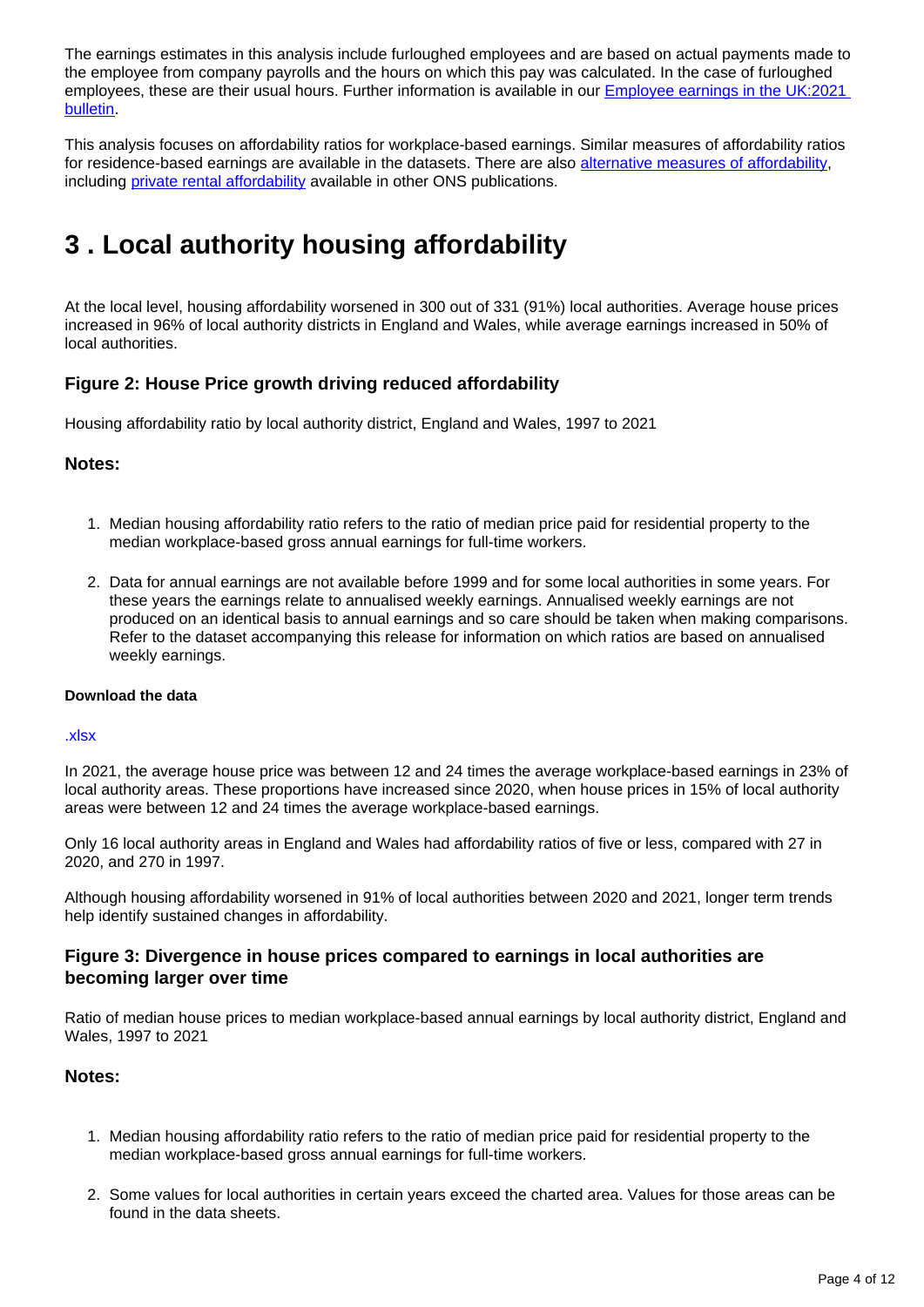#### **Download the data**

#### [.xlsx](https://www.ons.gov.uk/visualisations/dvc1842/animation2/datadownload.xlsx )

Since 1997, housing affordability has worsened overall, with the England and Wales average affordability ratio moving from around 3.5 to 9.1. Over the last two decades, affordability has worsened the most in London, which is driven largely by house prices increasing faster than earnings. In 2021, the six least affordable local authorities in England and Wales were all in London. The next three were in the surrounding South East region and the 10th highest in the East of England. The most affordable local authorities in 2021 were in the North West, Wales, Yorkshire and The Humber, West Midlands and North East.

Copeland in the North West remained the most affordable local authority in England and Wales in 2021. In Copeland, the average price paid for dwellings was estimated to be 2.7 times the average annual earnings. This is an increase from 2020, but is not [statistically significant](https://www.ons.gov.uk/methodology/methodologytopicsandstatisticalconcepts/uncertaintyandhowwemeasureit#:~:text=Statistical%20significance,-We%20can%20use&text=A%20result%20is%20said%20to,variable%20nature%20of%20the%20samples.).

Kensington and Chelsea in London remained the least affordable local authority in England and Wales, with average house prices estimated at 36.5 times the average annual earnings. This is an increase from 2020, when house prices were 35.6 times the average annual earnings in Kensington and Chelsea, although it was not a statistically significant change. It is still not as unaffordable as pre-coronavirus (COVID-19) pandemic levels in 2019, when it was 39.4 times the average annual earnings.

#### **Figure 4: There is a large overlap in the affordability of housing in local authority districts between most English regions and Wales**

Range of median housing affordability ratio in local authorities for English regions and Wales, England and Wales, 2021

#### **Notes:**

1. Housing affordability ratio refers to the ratio of median price paid for residential property to the median workplace-based gross annual earnings for full-time workers.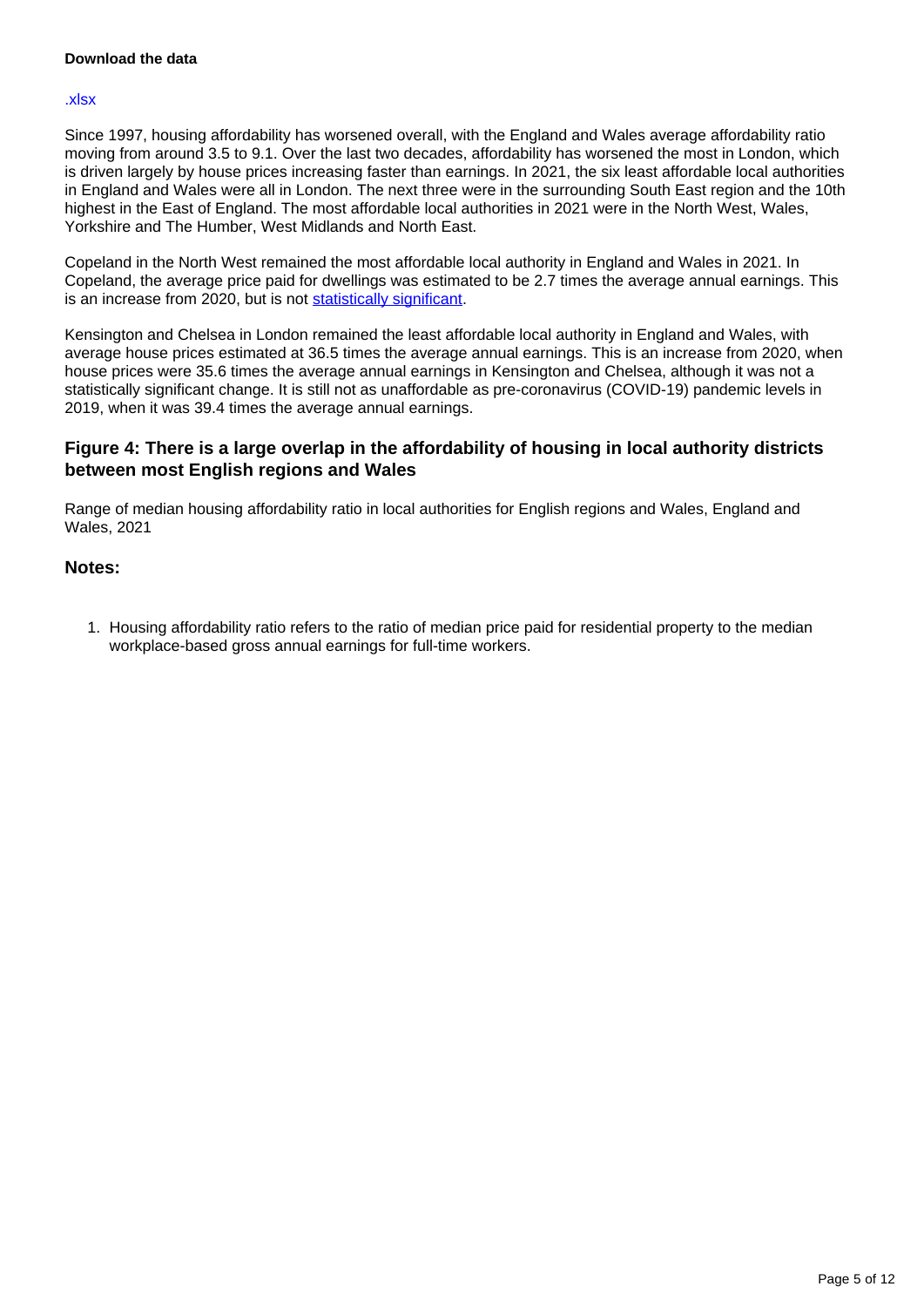#### **Download the data**

#### [.xlsx](https://www.ons.gov.uk/visualisations/dvc1842/beeswarm/multiplebeeswarms/datadownload.xlsx)

The range in estimated housing affordability between the most and least affordable local authorities in London was 26.2. This is up from 25.7 in 2020 but down from pre-coronavirus pandemic levels of 28.7 in 2019. This gap is large mainly because of the high affordability ratio in Kensington and Chelsea. Without this, the range would be about 9.3 and similar to other regions. The second highest region was the South East, with a range of 11.6.

Affordability in the South West has converged between local authorities with a range of 8.5 in 2021 (fourth highest region). This is down from 10.5 in 2019 (second highest region). Generally, the most affordable regions have the least variability of local authorities' ratios.

#### **Figure 5: The gap between the most and least affordable areas rose slightly in 2021**

**Difference in median housing affordability ratio between the most and least affordable local authority in each year, England and Wales, 1997 to 2021**

## Figure 5: The gap between the most and least affordable areas rose slightly in 2021

Difference in median housing affordability ratio between the most and least affordable local authority in each year, England and Wales, 1997 to 2021



#### **Source: Office for National Statistics – House price statistics for small areas bulletin, using the Annual Survey of Hours and Earnings**

**Notes:**

- 1. Median housing affordability ratio refers to the ratio of median price paid for residential property to the median workplace-based gross annual earnings for full-time workers.
- 2. The affordability gap was calculated by deducting the affordability ratio of the most affordable local authority from the affordability ratio of the least affordable local authority for each year. In 2021, Kensington and Chelsea were the least affordable and Copeland was the most affordable.
- 3. Data for annual earnings are not available before 1999. For these years, the earnings relate to annualised weekly earnings. Annualised weekly earnings are not produced on an identical basis to annual earnings and so care should be taken when making comparisons.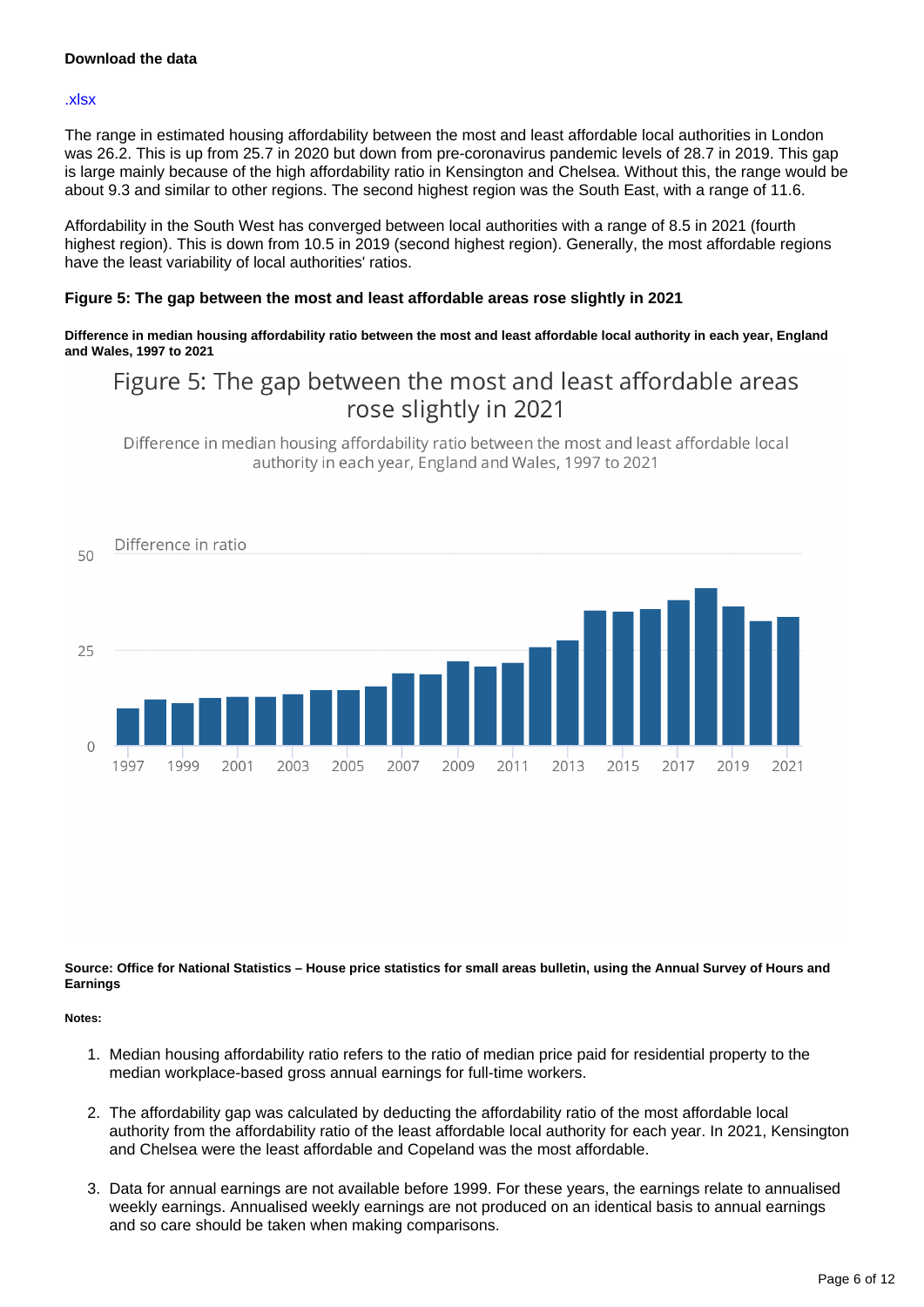The difference in the housing affordability ratio estimates between the most and least affordable local authorities in England and Wales was 33.8 in 2021. This is a slight increase from 33.0 in 2020. The gap between the most and least affordable local authorities fell between 2018 and 2020, but has started to rise in 2021. This reduction in the difference is primarily because of dwellings becoming relatively more affordable in Kensington and Chelsea.

There was a statistically significant change in the affordability ratio for 11 local authorities in England and Wales between 2016 and 2021. In nine of these local authorities, affordability significantly worsened. Affordability significantly improved in the City of London and Westminster. Between 2016 and 2021, the ratio of median house prices to median workplace-based annual earnings in Westminster improved from 24.5 to 18.9.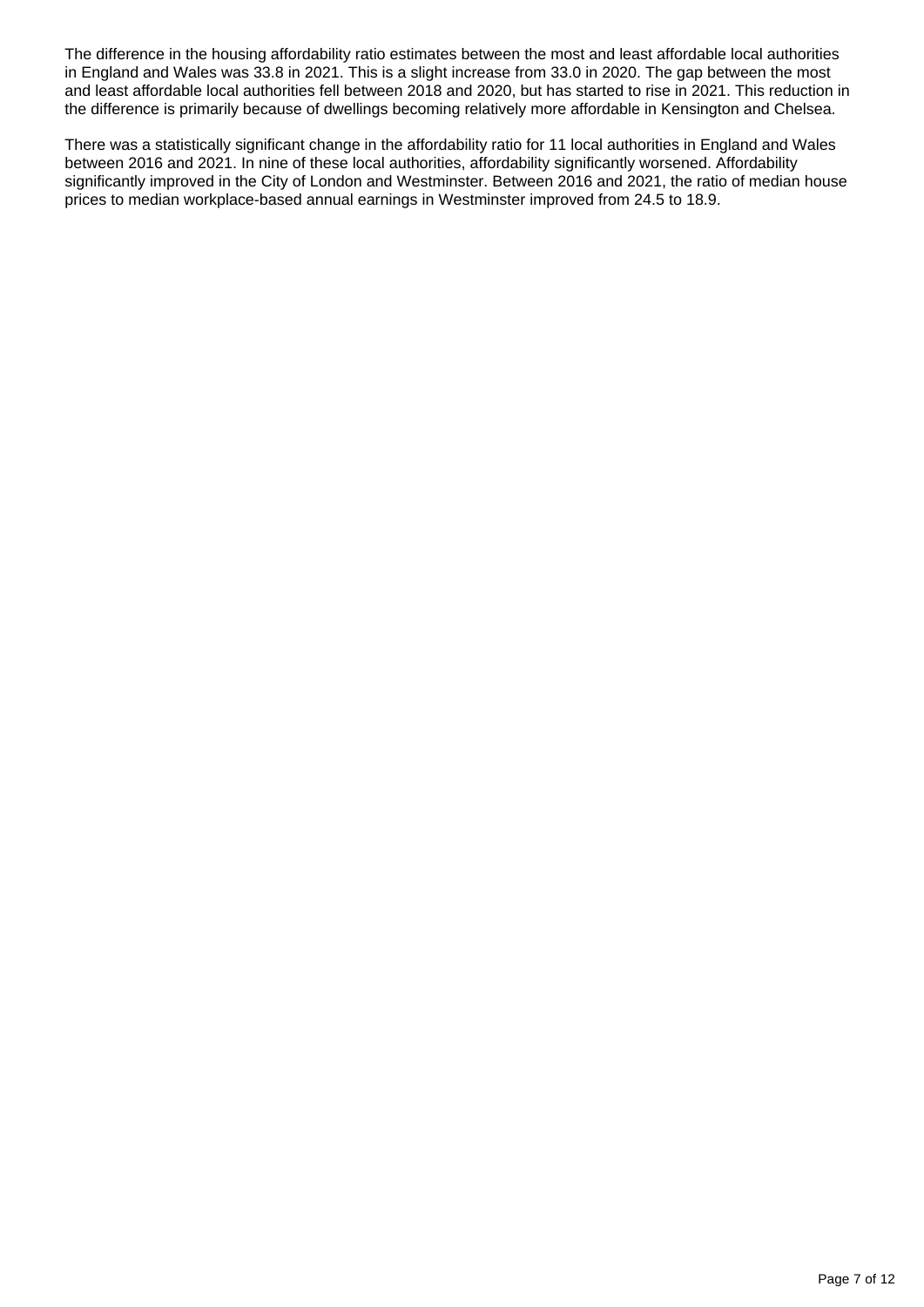## <span id="page-7-0"></span>**4 . New and existing housing affordability**

Across England and Wales, newly built dwellings were on average less affordable than existing properties.

In 2021, prices of newly built dwellings in England were 10.3 times the median annual earnings of full-time employees. In existing dwellings, prices were 9.0 times the median annual earnings of full-time employees.

In Wales, prices of newly built dwellings were 8.5 times the median annual earnings of full-time employees. In existing dwellings, prices were 6.3 times the median annual earnings of full-time employees.

#### **Figure 6: New housing is less affordable than existing housing in local authorities**

#### **Distribution of the housing affordability estimates in local authorities, England and Wales, 2021**

### Figure 6: New housing is less affordable than existing housing in local authorities

Distribution of the housing affordability estimates in local authorities, England and Wales, 2021



#### **Source: Office for National Statistics – House price statistics for small areas bulletin, using the Annual Survey of Hours and Earnings**

In most local authorities, a full-time worker on an average salary would expect to pay between 5 and 15 times their gross annual earnings on purchasing a newly built or existing dwelling. However, there was a higher percentage of local authorities with more affordable ratios for existing dwellings than new dwellings.

In Wales, the ratio of house prices to earnings in 2021 was 34.2% higher for new dwellings than existing dwellings. This is a decrease from 2020 and the smallest gap since 2012.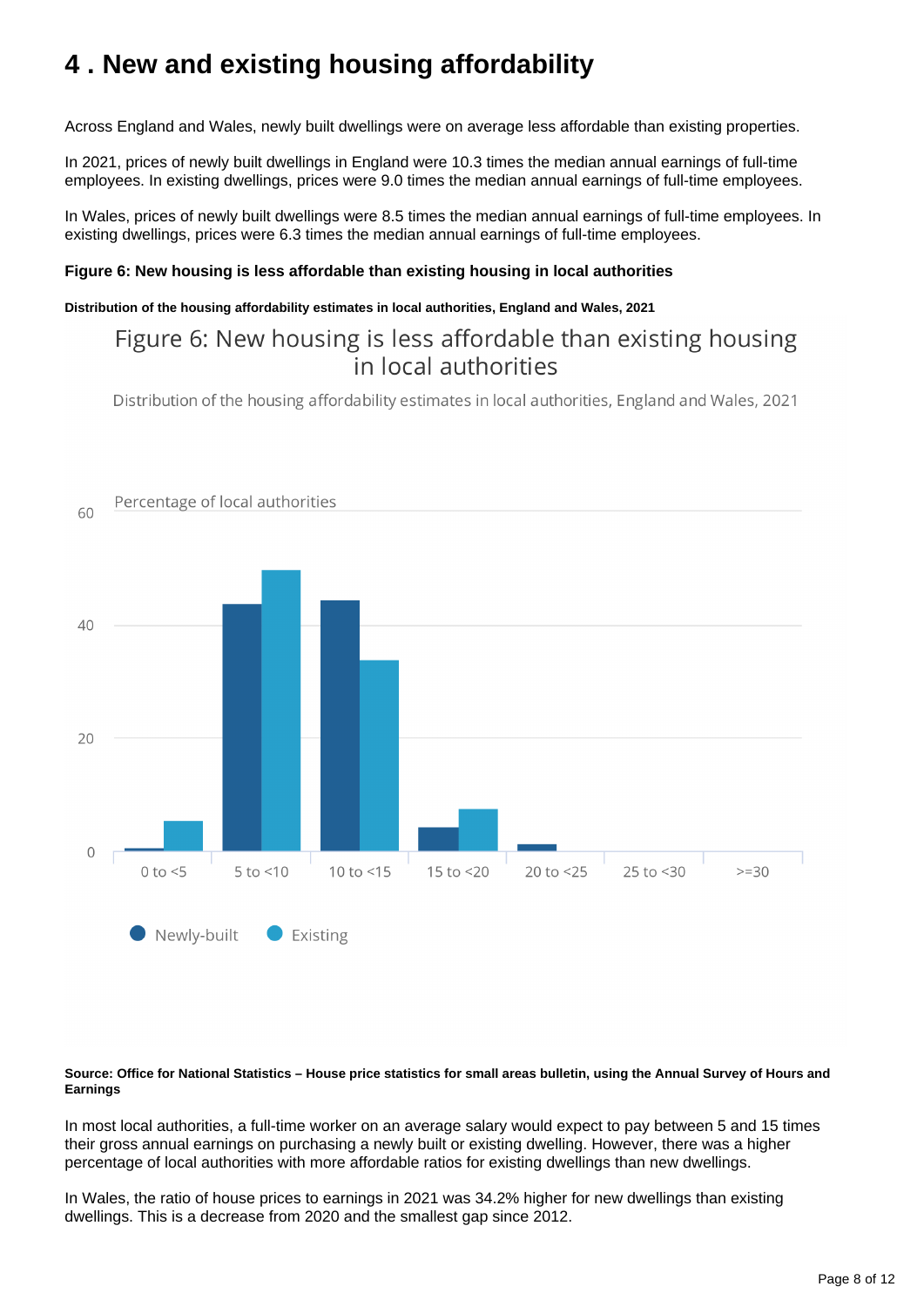In England, the ratio of house prices to earnings in 2021 was 14.8% higher for new dwellings than existing dwellings. This fell from 25.6% in 2020.

In the English regions, the North East had the largest difference in affordability between new and existing dwellings. Here, the ratio of house prices to earnings for new dwellings was 59.9% greater than the ratio for existing dwellings. This fell from 65.3% in 2020.

The regions that had the smallest difference between the housing affordability ratios for new and existing dwellings were London, the South East, South West and East of England. In all these areas, the difference between affordability ratios for new and existing dwellings was less than 10.0%.

## <span id="page-8-0"></span>**5 . Housing affordability data**

#### [House price to workplace-based earnings ratio](https://www.ons.gov.uk/peoplepopulationandcommunity/housing/datasets/ratioofhousepricetoworkplacebasedearningslowerquartileandmedian)

Dataset | Released 23 March 2022

Affordability ratios calculated by dividing house prices by gross annual workplace-based earnings. Based on the median and lower quartiles of both house prices and earnings in England and Wales.

#### [House price to residence-based earnings ratio](https://www.ons.gov.uk/peoplepopulationandcommunity/housing/datasets/ratioofhousepricetoresidencebasedearningslowerquartileandmedian)

Dataset | Released 23 March 2022

Affordability ratios calculated by dividing house prices by gross annual residence-based earnings. Based on the median and lower quartiles of both house prices and earnings in England and Wales.

#### [House price \(newly built dwellings\) to workplace-based earnings ratio](https://www.ons.gov.uk/peoplepopulationandcommunity/housing/datasets/housepricenewlybuiltdwellingstoworkplacebasedearningsratio)

Dataset | Released 23 March 2022

Affordability ratios calculated by dividing house prices for newly built dwellings by gross annual workplacebased earnings. Based on the median and lower quartiles of both house prices and earnings in England and Wales.

#### [House price \(newly built dwellings\) to residence-based earnings ratio](https://www.ons.gov.uk/peoplepopulationandcommunity/housing/datasets/housepricenewlybuiltdwellingstoresidencebasedearningsratio)

Dataset | Released 23 March 2022

Affordability ratios calculated by dividing house prices for newly built dwellings by gross annual residencebased earnings. Based on the median and lower quartiles of both house prices and earnings in England and Wales.

#### [House price \(existing dwellings\) to workplace-based earnings ratio](https://www.ons.gov.uk/peoplepopulationandcommunity/housing/datasets/housepriceexistingdwellingstoworkplacebasedearningsratio)

Dataset | Released 23 March 2022

Affordability ratios calculated by dividing house prices for existing dwellings by gross annual workplacebased earnings. Based on the median and lower quartiles of both house prices and earnings in England and Wales.

#### [House price \(existing dwellings\) to residence-based earnings ratio](https://www.ons.gov.uk/peoplepopulationandcommunity/housing/datasets/housepriceexistingdwellingstoworkplacebasedearningsratio)

Dataset | Released 23 March 2022

Affordability ratios calculated by dividing house prices for existing dwellings by gross annual residencebased earnings. Based on the median and lower quartiles of both house prices and earnings in England and Wales.

#### [House price to workplace-based earnings ratio for former local authorities](https://www.ons.gov.uk/peoplepopulationandcommunity/housing/datasets/ratioofhousepricetoworkplacebasedearningsforformerlocalauthorities)

Dataset | Released 23 March 2022

Affordability ratios calculated by dividing house prices by gross annual workplace-based earnings for former local authorities in England and Wales.

## <span id="page-8-1"></span>**6 . Glossary**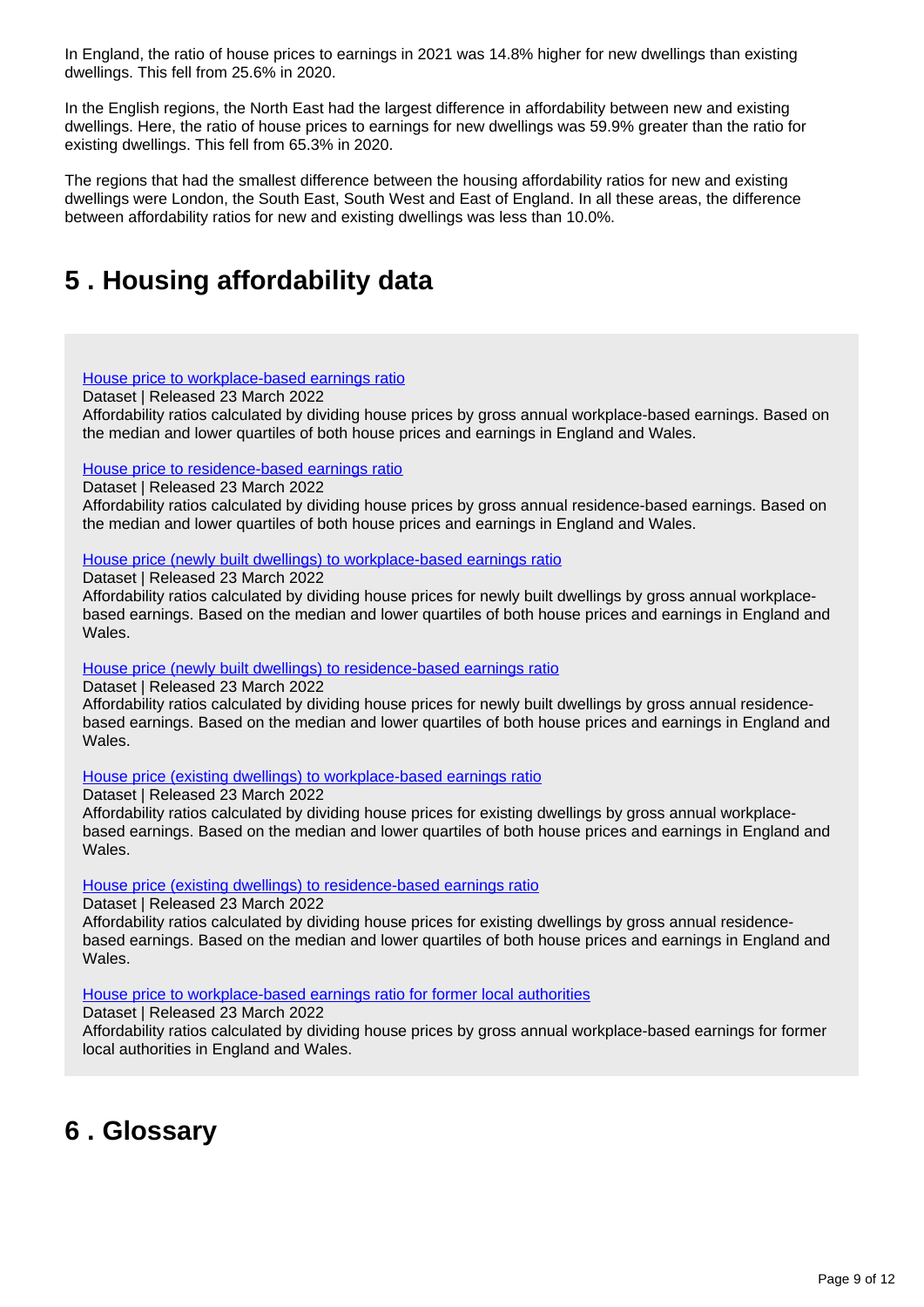### **Housing affordability ratio**

The affordability ratio is a measure of the house price to income ratio in an area. It can be used to compare affordability over time and geographies. A larger number reflects a less affordable area.

By using a ratio it allows us to compare over time without the need to adjust for inflation.

### **Residence-based earnings**

Residence-based earnings refer to the area in which the employee lives.

### **Workplace-based earnings**

Workplace-based earnings refer to the earnings recorded for the area in which the employee works.

The analysis in this statistical bulletin uses earnings data based on the place of work rather than the place of residence, unless otherwise stated. This measure of affordability indicates the extent to which employees could afford to live where they work, which is not necessarily where they already live.

### **Coefficient of variation**

The coefficient of variation (CV) is used to compare the relative precision across surveys (or variables). It is a unitless quantity, and so allows us to compare estimates with different scales of measurement. It is also known as the relative standard error and is calculated by dividing the standard error of an estimate by the estimate itself. Generally, if all other factors are constant, the smaller the CV, the higher the quality of the estimate.

### **Statistically significant**

When looking at changes over time in an area, or differences between areas in terms of affordability, we can account for the degree of uncertainty around estimates. We look at statistical differences by having a range around the estimates which the true affordability ratio is likely to lie within, and seeing whether these values overlap between the two ratios we are comparing.

## <span id="page-9-0"></span>**7 . Measuring the data**

### **Data sources**

Housing affordability estimates are calculated by dividing house prices by annual earnings to create a ratio. This indicates the extent to which individual employees could afford to live where they work. Further details are available in our [Housing affordability in England and Wales Quality and Methodology Information \(QMI\) report](https://www.ons.gov.uk/peoplepopulationandcommunity/housing/qmis/housingaffordabilityinenglandandwales).

Median and lower quartile house prices are taken from our **House price statistics for small areas (HPSSA) in** [England and Wales bulletins.](https://www.ons.gov.uk/peoplepopulationandcommunity/housing/bulletins/housepricestatisticsforsmallareas/previousReleases) They are calculated using open data from HM Land Registry. This is a source of comprehensive record-level administrative data on residential properties that have been sold over a given period of time. This release uses HPSSA data up to the period October 2020 to September 2021, as published in March 2022.

Median and lower quartile gross annual earnings for full-time workers are taken from our [Employee earnings in](https://www.ons.gov.uk/employmentandlabourmarket/peopleinwork/earningsandworkinghours/bulletins/annualsurveyofhoursandearnings/previousReleases)  [the UK bulletins,](https://www.ons.gov.uk/employmentandlabourmarket/peopleinwork/earningsandworkinghours/bulletins/annualsurveyofhoursandearnings/previousReleases) which use data from the Annual Survey of Hours and Earnings (ASHE). This release uses ASHE data up to April 2021, as published in October 2021. The key implications of using ASHE are: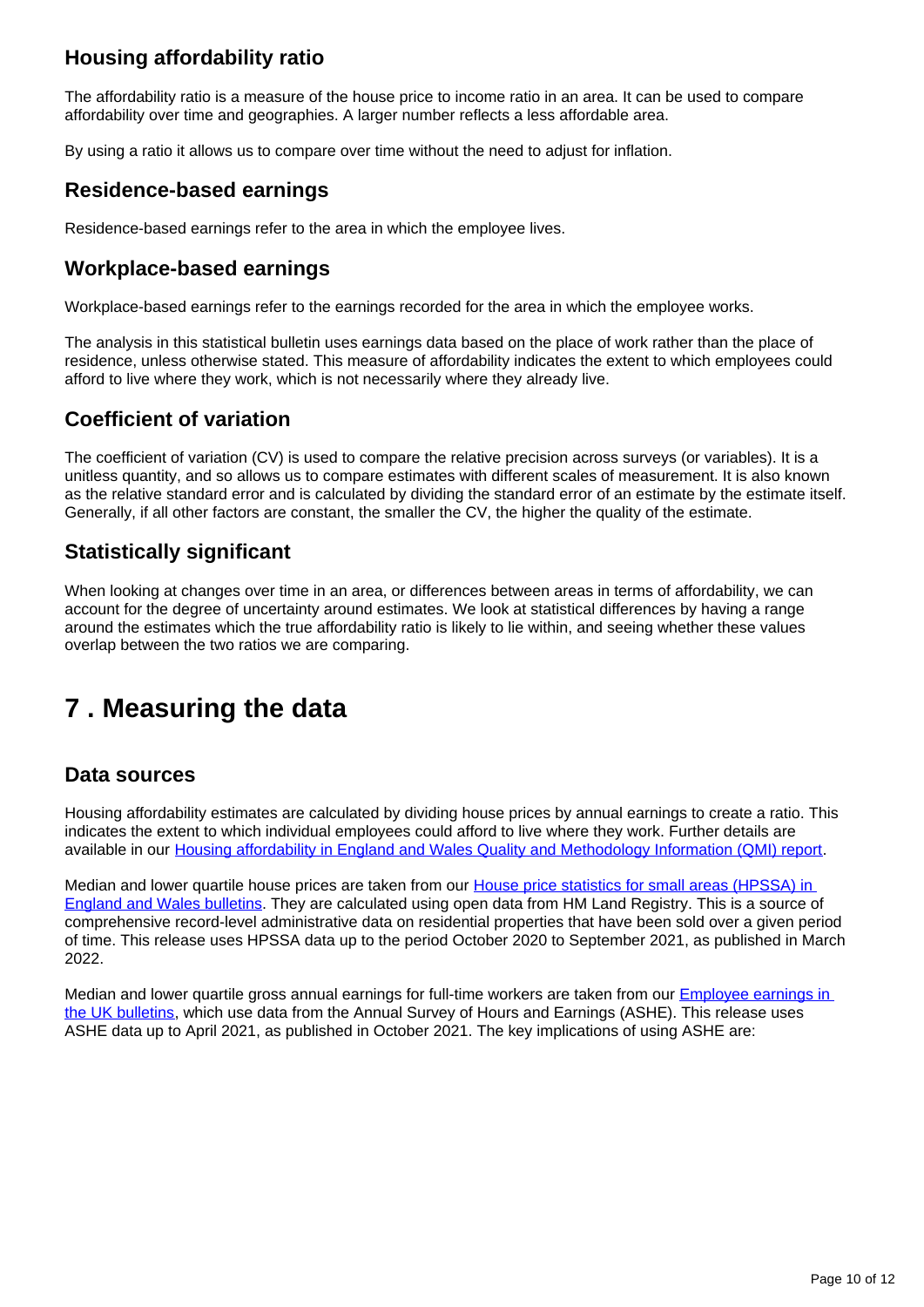- it is a sample survey so estimates are less precise than if all employees were included
- gross full-time annual earnings are not always available, in which case they are supplemented by annualised weekly earnings
- it includes payments to workers who were furloughed during 2020 or 2021

The datasets accompanying this release contain housing affordability data for new dwellings, existing dwellings, and all dwellings combined, and are available on a workplace basis and on a place of residence basis. We produce these statistics on countries, regions, counties and local authority districts in England and Wales.

There are additional measures of housing affordability for England, such as our [Research Output: Alternative](https://www.ons.gov.uk/peoplepopulationandcommunity/housing/articles/alternativemeasuresofhousingaffordability/financialyearending2018)  [measures of housing affordability: financial year ending 2018](https://www.ons.gov.uk/peoplepopulationandcommunity/housing/articles/alternativemeasuresofhousingaffordability/financialyearending2018) article. In future we aim to publish these as individual outputs after this release, such as in our *Private rental affordability*, England: 2012 to 2020 bulletin. The official affordability ratios in this bulletin will remain the established headline measure.

### **Revisions**

These affordability ratio statistics are revised annually to reflect revisions to the HPSSA and ASHE data. House prices are subject to revision throughout the entire time series, because there can be a lag in the registration of property transactions.

## <span id="page-10-0"></span>**8 . Strengths and limitations**

### **Earnings versus household income**

Official statistics about total household income are not currently available for all geographical areas presented in these statistics. Therefore, earnings data for individuals are used. Our Research Output: Alternative measures of housing affordability: financial year ending 2018 article shows how we are investigating a range of measures at the regional level, that include household-level income, a closer match for when more than one individual in a household is involved in purchasing a property.

### **Measuring uncertainty**

Annual Survey of Hours and Earnings (ASHE) data in our **[Employee earnings in the UK bulletins](https://www.ons.gov.uk/employmentandlabourmarket/peopleinwork/earningsandworkinghours/bulletins/annualsurveyofhoursandearnings/previousReleases)** come from a survey. There is therefore a degree of uncertainty in the earnings estimates because they are based on a sample of the population rather than the entire population.

Sampling error is estimated in ASHE data through a coefficient of variation (CV). We have retained all estimates, even when the CV is high (between 10% and 20%), but then applied a range of plus or minus twice the CV around the estimate. If these ranges overlap when comparing two affordability ratios, then they will not be statistically [significantly different.](https://www.ons.gov.uk/methodology/methodologytopicsandstatisticalconcepts/uncertaintyandhowwemeasureit#:~:text=Statistical%20significance,-We%20can%20use&text=A%20result%20is%20said%20to,variable%20nature%20of%20the%20samples.)